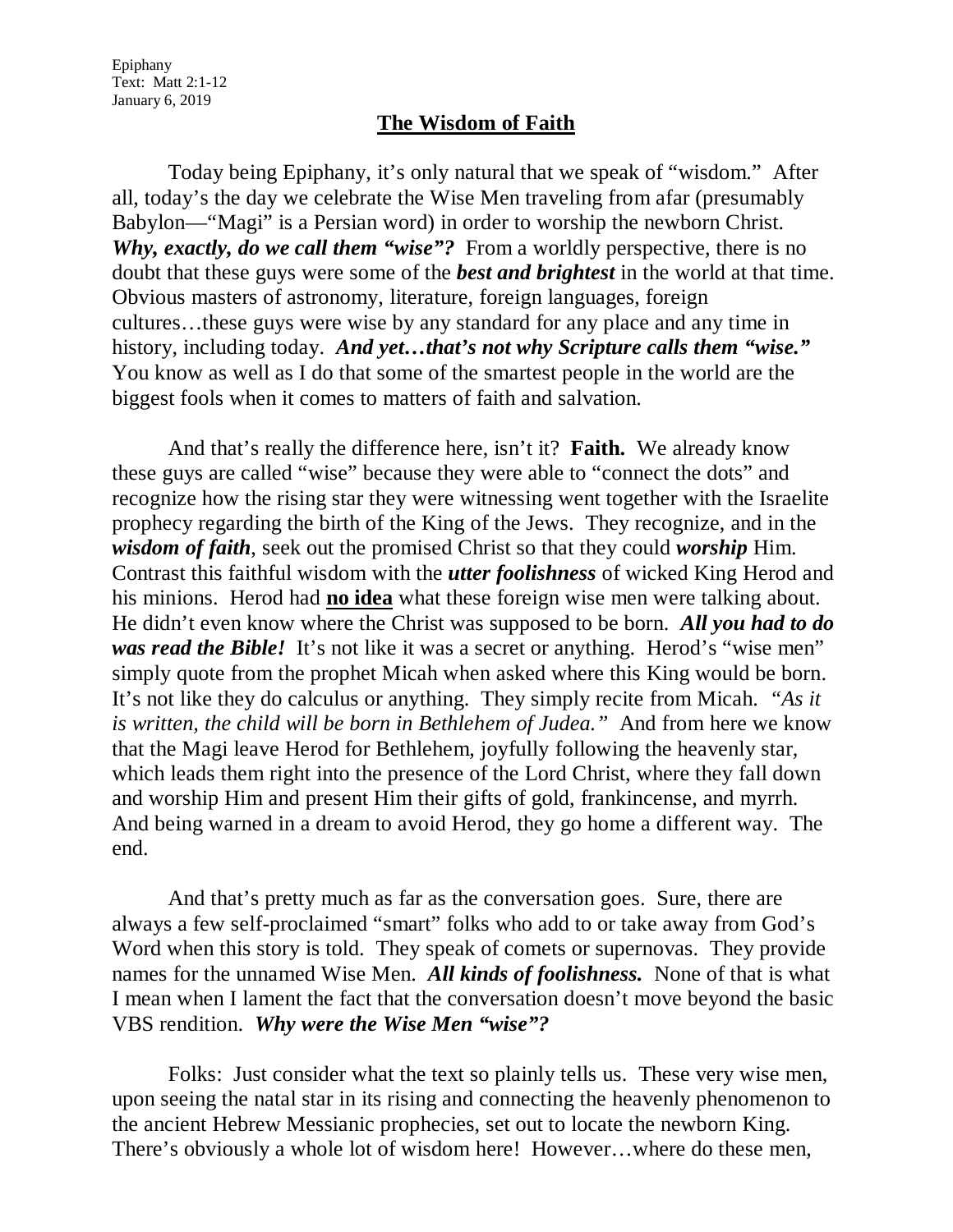equipped with all this wisdom, set out to? Answer: King Herod's palace in Jerusalem. After all, where else would you find a king, right? Kings live in royal palaces, surrounded by royalty and nobility, eating royal food, wearing royal clothes…living the royal life. Based on this, we could rightly say that these wise men are wise with *the wisdom of common sense*, which is—admittedly—a rare and precious gift. You know as well as I do that common sense isn't very common.

I need you to think about this and wrestle with this. All their wisdom—even the wisdom of "faith" (remember: they did believe the prophecies that the king of the Jews would be born)—ultimately led them to the wrong place. **Jesus wasn't there!** That's the bare-bones reality. In fact, if you simply read the text, we're never told that these men followed the star into Jerusalem. All we're told is that they saw the star in its rising, and then they set out on their own to find the newborn king. *Their own reason and strength* is what led them to Jerusalem…to an absent Christ. It's only *after* they leave Herod and are sent to tiny little Bethlehem (the Word of God giving the directions; ref. Micah) that the natal star appears again, this time leading them *directly* into the presence of the Christ child.

God led them to the Christ child. They were wise enough to follow. Who looks for a king in such lowly environs? What kind of God-King lives in such a lowly estate in such lowly conditions? *And yet…here He was.* And this is where the true wisdom of faith is recognized—they come into His lowly presence in this lowly place…*and they fall down and worship Him.* They humble themselves and rejoice. They don't second-guess themselves. They don't re-run the calculations or re-calibrate the GPS, *and who would blame them if they did?* Like I said, what kind of king—a divine King, at that—resides in lowly Bethlehem? What kind of divine King wears rags instead of the finest robes? No royal court. No pomp and circumstance and fanfare. Still…they come into His *lowly, yet divine* presence, and they fall on their faces and worship Him. **This is what makes these men wise!** The humility of true saving faith that trusts God (not mere knowledge about God). The wise humility of faith that simply takes God at His Word!

My friends: Look around. We all know that we live in a world full of *godless fools* who don't know Christ; who may even hate Christ and want to see Him and His followers dead (like Herod did). *It doesn't take a PhD to figure this out.* What about the fools who, just like the wise men journeying to the king's palace in Jerusalem *based on the wisdom of their own reason and strength*, seek out God in **all the wrong places?** Understand: I'm not talking about those fools who dare to call themselves "good Christians," and yet don't even make the effort to come into their Lord's presence, except for maybe the occasional Christmas Eve, Easter Sunday or funeral service. I'm not talking about them. Their fruits reveal *the truth of their foolishness*, in spite of what's spilling from their foolish mouths.